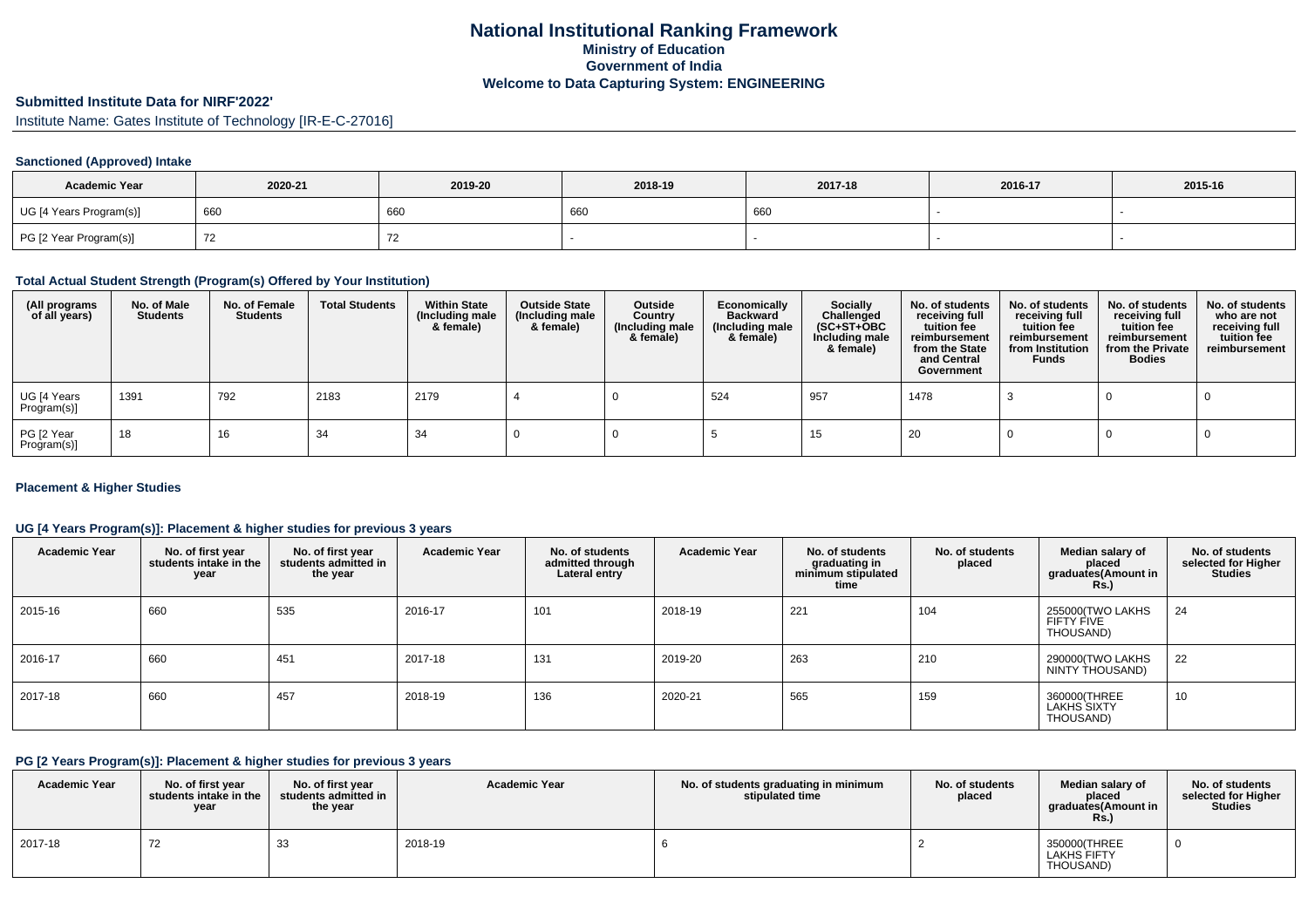| 2018-19 | 72 | $\overline{\phantom{a}}$ | 2019-20 |     | 380000(THREE<br>LAKHS EIGHTY<br>THOUSAND) |  |
|---------|----|--------------------------|---------|-----|-------------------------------------------|--|
| 2019-20 | 72 | تت                       | 2020-21 | . . | 400000(FOUR<br>  LAKHS)                   |  |

### **Ph.D Student Details**

| Ph.D (Student pursuing doctoral program till 2020-21 Students admitted in the academic year 2020-21 should not be entered here.) |         |         |         |  |  |
|----------------------------------------------------------------------------------------------------------------------------------|---------|---------|---------|--|--|
| <b>Total Students</b>                                                                                                            |         |         |         |  |  |
| Full Time                                                                                                                        |         |         |         |  |  |
| Part Time                                                                                                                        |         |         |         |  |  |
| No. of Ph.D students graduated (including Integrated Ph.D)                                                                       |         |         |         |  |  |
|                                                                                                                                  | 2020-21 | 2019-20 | 2018-19 |  |  |
| Full Time                                                                                                                        |         |         |         |  |  |
| Part Time                                                                                                                        |         |         |         |  |  |

# **Financial Resources: Utilised Amount for the Capital expenditure for previous 3 years**

| Academic Year                                                                                                                                                                             | 2020-21                                                                               | 2019-20                                                                           | 2018-19                                                                                |  |  |  |  |
|-------------------------------------------------------------------------------------------------------------------------------------------------------------------------------------------|---------------------------------------------------------------------------------------|-----------------------------------------------------------------------------------|----------------------------------------------------------------------------------------|--|--|--|--|
|                                                                                                                                                                                           | <b>Utilised Amount</b>                                                                | <b>Utilised Amount</b>                                                            | <b>Utilised Amount</b>                                                                 |  |  |  |  |
| Annual Capital Expenditure on Academic Activities and Resources (excluding expenditure on buildings)                                                                                      |                                                                                       |                                                                                   |                                                                                        |  |  |  |  |
| Library (Books, Journals and e-Resources only)                                                                                                                                            | 16250 (SIXTEEN THOUSAND TWO HUNDRED AND FIFTY)                                        | 173874 (ONE LAKH SEVENTY THREE THOUSAND EIGHT<br>HUNDRED AND SEVENTY FOUR)        | 692849 (SIX LAKHS NINTY TWO THOUSAND EIGHT<br>HUNDRED AND FORTY NINE)                  |  |  |  |  |
| New Equipment and software for Laboratories                                                                                                                                               | 210110 (TWO LAKHS TEN THOUSAND ONE HUNDRED<br>AND TEN)                                | 486456 (FOUR LAKHS EIGHTY SIX THOUSAND FOUR<br>HUNDRED AND FIFTY SIX)             | 1186941 (ELEVEN LAKHS EIGHTY SIX THOUSAND NINE<br>HUNDRED AND FORTY ONE)               |  |  |  |  |
| <b>Engineering Workshops</b>                                                                                                                                                              | 0 (ZERO)                                                                              | $0$ (ZERO)                                                                        | $0$ (ZERO)                                                                             |  |  |  |  |
| Other expenditure on creation of Capital Assets (For setting up<br>classrooms, seminar hall, conference hall, library, Lab, Engg<br>workshops excluding expenditure on Land and Building) | 11228645 (ONE CRORE TWELVE LAKHS TWENTY EIGHT<br>THOUSAND SIX HUNDRED AND FORTY FIVE) | 18692103 (ONE CRORE EIGHTY SIX LAKHS NINTY TWO<br>THOUSAND ONE HUNDRED AND THREE) | 14054833 (ONE CRORE FORTY LAKHS FIFTY FOUR<br>THOUSAND EIGHT HUNDRED AND THIRTY THREE) |  |  |  |  |

## **Financial Resources: Utilised Amount for the Operational expenditure for previous 3 years**

| Academic Year                                                                                                                                                                                  | 2020-21                                                                          | 2019-20                                                                                     | 2018-19                                                                                        |  |  |  |  |
|------------------------------------------------------------------------------------------------------------------------------------------------------------------------------------------------|----------------------------------------------------------------------------------|---------------------------------------------------------------------------------------------|------------------------------------------------------------------------------------------------|--|--|--|--|
|                                                                                                                                                                                                | <b>Utilised Amount</b>                                                           | <b>Utilised Amount</b>                                                                      | <b>Utilised Amount</b>                                                                         |  |  |  |  |
| <b>Annual Operational Expenditure</b>                                                                                                                                                          |                                                                                  |                                                                                             |                                                                                                |  |  |  |  |
| Salaries (Teaching and Non Teaching staff)                                                                                                                                                     | 49040147 (FOUR CRORES NINTY LAKHS FORTY<br>THOUSAND ONE HUNDRED AND FORTY SEVEN) | 62482448 (SIX CRORES TWENTY FOUR LAKHS EIGHTY<br>TWO THOUSAND FOUR HUNDRED AND FORTY EIGHT) | 57183936 (FIVE CRORES SEVENTY ONE LAKHS EIGHTY<br>THREE THOUSAND NINE HUNDRED AND THIRTY SIX)  |  |  |  |  |
| Maintenance of Academic Infrastructure or consumables and<br>other running expenditures(excluding maintenance of hostels<br>and allied services, rent of the building, depreciation cost, etc) | 54812070 (FIVE CRORES FORTY EIGHT LAKHS TWELVE<br>THOUSAND AND SEVENTY )         | 62851063 (SIX CRORES TWENTY EIGHT LAKHS FIFTY<br>ONE THOUSAND AND SIXTY THREE)              | 79754843 (SEVEN CRORES NINTY SEVEN LAKHS FIFTY<br>FOUR THOUSAND EIGHT HUNDRED AND FORTY THREE) |  |  |  |  |
| Seminars/Conferences/Workshops                                                                                                                                                                 | 671855 (SIX LAKHS SEVENTY ONE THOUSAND EIGHT<br>HUNDRED AND FIFTY FIVE)          | 234500 (TWO LAKHS THIRTY FOUR THOUSAND AND FIVE<br>HUNDRED)                                 | 937159 (NINE LAKHS THIRTY SEVEN THOUSAND ONE<br>HUNDRED AND FIFTY NINE)                        |  |  |  |  |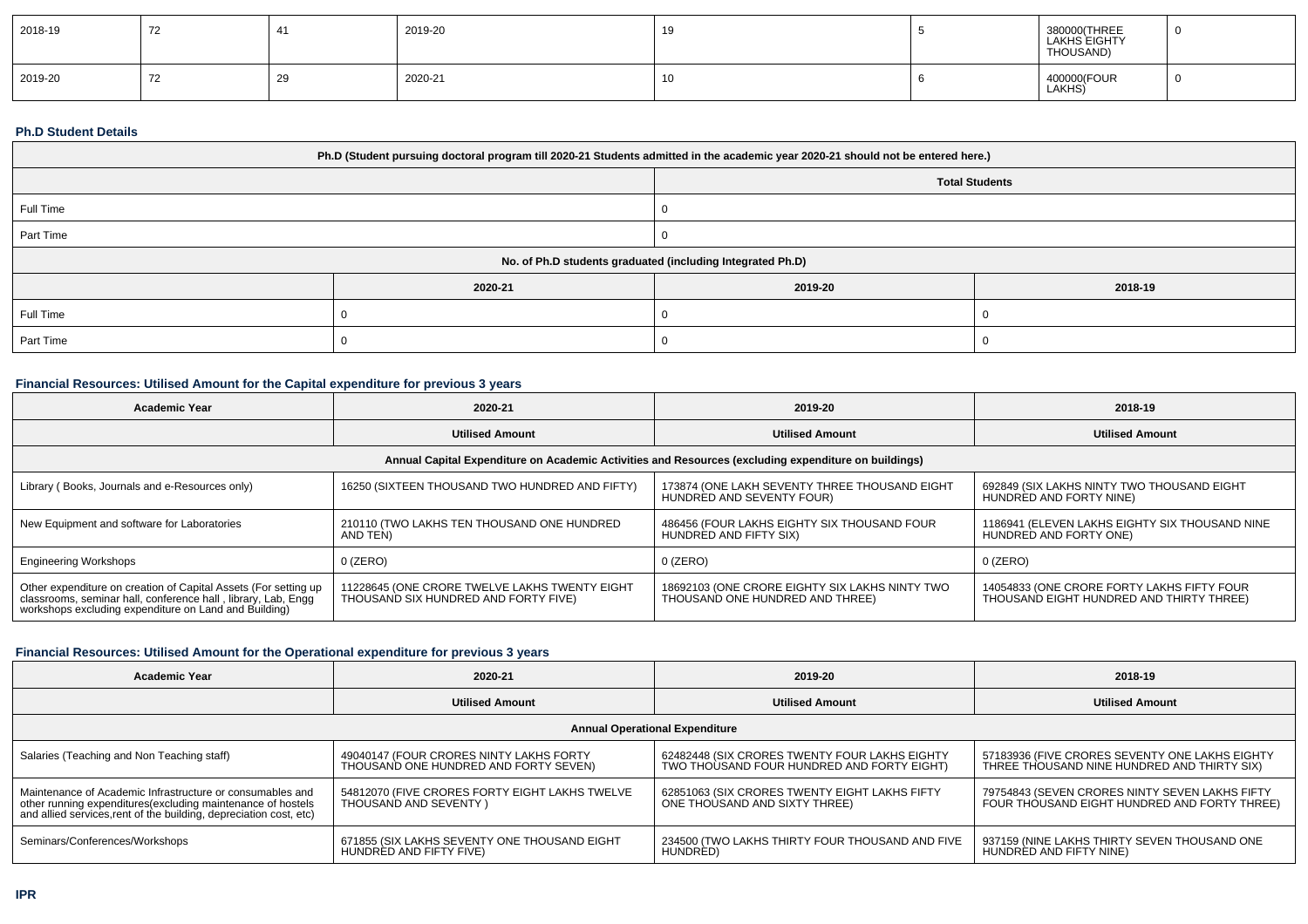| Calendar year            | 2020 | 2019 | 2018 |
|--------------------------|------|------|------|
| No. of Patents Published |      |      |      |
| No. of Patents Granted   |      |      |      |

## **Sponsored Research Details**

| <b>Financial Year</b>                    | 2020-21         | 2019-20                               | 2018-19                         |
|------------------------------------------|-----------------|---------------------------------------|---------------------------------|
| Total no. of Sponsored Projects          |                 |                                       |                                 |
| Total no. of Funding Agencies            |                 |                                       |                                 |
| Total Amount Received (Amount in Rupees) | 100000          | 8171000                               | 4020000                         |
| Amount Received in Words                 | <b>ONE LAKH</b> | EIGHTY ONE LAKHS SEVENTY ONE THOUSAND | FORTY LAKHS AND TWENTY THOUSAND |

## **Consultancy Project Details**

| <b>Financial Year</b>                    | 2020-21 | 2019-20                     | 2018-19                  |
|------------------------------------------|---------|-----------------------------|--------------------------|
| Total no. of Consultancy Projects        |         |                             |                          |
| Total no. of Client Organizations        |         |                             |                          |
| Total Amount Received (Amount in Rupees) |         | 3400                        | 6600                     |
| Amount Received in Words                 | Zero    | THREE THOUSAND FOUR HUNDRED | SIX THOUSAND SIX HUNDRED |

## **PCS Facilities: Facilities of physically challenged students**

| 1. Do your institution buildings have Lifts/Ramps?                                                                                                         | Yes, more than 80% of the buildings |
|------------------------------------------------------------------------------------------------------------------------------------------------------------|-------------------------------------|
| 2. Do your institution have provision for walking aids, including wheelchairs and transportation from one building to another for<br>handicapped students? | Yes                                 |
| 3. Do your institution buildings have specially designed toilets for handicapped students?                                                                 | Yes, more than 60% of the buildings |

## **Faculty Details**

| Srno | Name                           | Age | Designation                                         | Gender | Qualification | <b>Experience (In</b><br>Months) | <b>Currently working</b><br>with institution? | <b>Joining Date</b> | <b>Leaving Date</b>      | <b>Association type</b> |
|------|--------------------------------|-----|-----------------------------------------------------|--------|---------------|----------------------------------|-----------------------------------------------|---------------------|--------------------------|-------------------------|
|      | D VENKATESH                    | 46  | Dean / Principal /<br>Director / Vice<br>Chancellor | Male   | Ph.D          | 240                              | Yes                                           | 01-04-2021          | $\sim$                   | Regular                 |
|      | J RAGHUNATH                    | 38  | <b>Assistant Professor</b>                          | Male   | M.Tech        | 132                              | Yes                                           | 01-07-2010          | --                       | Regular                 |
|      | DRAL<br>SREENIVASULU           | 44  | Professor                                           | Male   | Ph.D          | 61                               | Yes                                           | 01-07-2016          | $\sim$                   | Regular                 |
|      | N MADHAVA<br>REDDY             | 41  | <b>Assistant Professor</b>                          | Male   | M.Tech        | 69                               | Yes                                           | 01-10-2015          | $\sim$                   | Regular                 |
|      | O BHASKARU                     | 35  | <b>Assistant Professor</b>                          | Male   | M.Tech        | 108                              | No                                            | 02-07-2012          | 22-03-2021               | Regular                 |
|      | P VASANTHI                     | 35  | <b>Assistant Professor</b>                          | Female | M.Tech        | 110                              | No                                            | 29-05-2012          | 26-11-2020               | Regular                 |
|      | A RAMA PRATHAP<br><b>REDDY</b> | 37  | <b>Assistant Professor</b>                          | Male   | M.Tech        | 132                              | Yes                                           | 05-07-2010          | $\overline{\phantom{a}}$ | Regular                 |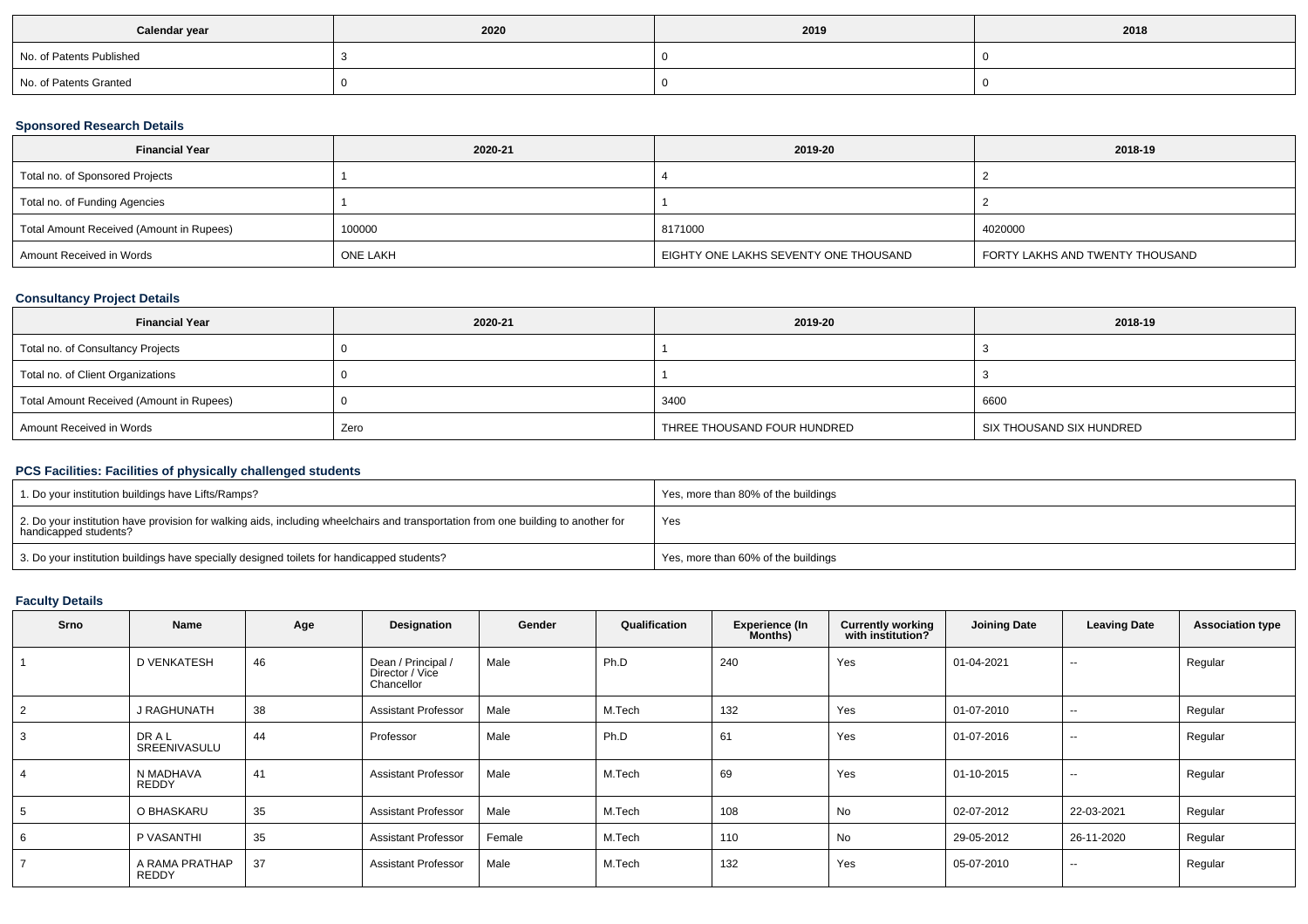| 8      | A LAKSHMI                               | 38 | <b>Assistant Professor</b> | Female | <b>MCA</b> | 152            | Yes | 24-11-2008 | $\overline{\phantom{a}}$ | Regular |
|--------|-----------------------------------------|----|----------------------------|--------|------------|----------------|-----|------------|--------------------------|---------|
| 9      | Shaik Razia                             | 29 | <b>Assistant Professor</b> | Female | M.Tech     | $\overline{7}$ | Yes | 14-12-2020 | --                       | Regular |
| 10     | M SREENANDHAN<br>REDDY                  | 34 | <b>Assistant Professor</b> | Male   | M.Tech     | 48             | Yes | 01-07-2017 | $\overline{\phantom{a}}$ | Regular |
| 11     | <b>B SAI SRUJANA</b>                    | 30 | <b>Assistant Professor</b> | Female | M.Tech     | 63             | Yes | 01-04-2016 | --                       | Regular |
| 12     | K NAGENDRA                              | 30 | <b>Assistant Professor</b> | Male   | M.Tech     | 56             | No  | 01-04-2016 | 30-12-2020               | Regular |
| 13     | <b>D SANJEEV</b><br><b>KUMAR</b>        | 42 | <b>Assistant Professor</b> | Male   | M.Tech     | 48             | Yes | 14-07-2017 |                          | Regular |
| 14     | S SUNEETHA                              | 43 | <b>Assistant Professor</b> | Female | <b>MCA</b> | 39             | Yes | 02-04-2018 | $\overline{\phantom{a}}$ | Regular |
| 15     | <b>B VIJAYA</b><br><b>BHASKAR REDDY</b> | 39 | <b>Assistant Professor</b> | Male   | M.Tech     | 33             | Yes | 25-10-2018 | $\overline{\phantom{a}}$ | Regular |
| 16     | <b>G LOKESWARI</b>                      | 36 | <b>Assistant Professor</b> | Female | M.Tech     | 26             | Yes | 29-05-2019 | ⊷.                       | Regular |
| 17     | P NAMRATHA                              | 35 | <b>Assistant Professor</b> | Female | Ph.D       | 25             | Yes | 04-06-2019 | ⊷.                       | Regular |
| 18     | P INDU PRIYANKA<br>RAY                  | 29 | <b>Assistant Professor</b> | Female | M.Tech     | 25             | No  | 10-06-2019 | 08-12-2021               | Regular |
| 19     | M MADHUSUDHAN                           | 29 | <b>Assistant Professor</b> | Male   | M.Tech     | 25             | No  | 10-06-2019 | 08-12-2021               | Regular |
| 20     | A V L V SUJITH                          | 32 | <b>Assistant Professor</b> | Male   | Ph.D       | 20             | No  | 21-11-2019 | 03-08-2021               | Regular |
| 21     | V SUBBALAKSHMI                          | 27 | <b>Assistant Professor</b> | Female | M.Tech     | 12             | No  | 17-01-2020 | 30-01-2021               | Regular |
| 22     | G SESHA<br>PHANEENDRA<br><b>BABU</b>    | 43 | <b>Assistant Professor</b> | Male   | M.Tech     | 16             | Yes | 03-03-2020 |                          | Regular |
| -23    | <b>SHAIK MAHABOOB</b><br><b>BASHA</b>   | 27 | <b>Assistant Professor</b> | Male   | M.Tech     | 8              | No  | 03-08-2020 | 30-04-2021               | Regular |
| 24     | O OBILESU                               | 37 | Professor                  | Male   | Ph.D       | 24             | No  | 10-08-2020 | 30-01-2021               | Regular |
| 25     | PARTHASARADHI                           | 32 | <b>Assistant Professor</b> | Male   | M.Tech     | 10             | No  | 01-09-2020 | 08-12-2021               | Regular |
| 26     | P KISHORE<br><b>KUMAR</b>               | 27 | <b>Assistant Professor</b> | Male   | M.Tech     | 6              | No  | 18-01-2021 | 08-12-2021               | Regular |
| 27     | P PRATHUSHA                             | 43 | Professor                  | Female | Ph.D       | 5              | No  | 01-02-2021 | 30-10-2021               | Regular |
| 28     | C SOUNDARYA                             | 25 | <b>Assistant Professor</b> | Female | M.Tech     | 5              | Yes | 03-02-2021 | ⊷.                       | Regular |
| 29     | G Santhi                                | 49 | Associate Professor        | Female | Ph.D       | $\mathbf 1$    | Yes | 05-07-2021 | ⊷.                       | Regular |
| 30     | P Vijayalakshmi                         | 33 | Associate Professor        | Female | Ph.D       | 93             | Yes | 17-10-2013 | $\overline{\phantom{a}}$ | Regular |
| 31     | G Hari Priya                            | 40 | Associate Professor        | Female | Ph.D       | 47             | Yes | 11-08-2017 | ш,                       | Regular |
| $32\,$ | E Kiran Babu                            | 39 | <b>Assistant Professor</b> | Male   | Ph.D       | 86             | Yes | 06-09-2013 | --                       | Regular |
| 33     | D Jhansi rani                           | 33 | <b>Assistant Professor</b> | Female | Ph.D       | 25             | Yes | 06-06-2019 | Щ,                       | Regular |
| 34     | K Rajendra Prasad                       | 33 | <b>Assistant Professor</b> | Male   | M.Sc.      | 121            | No  | 26-05-2011 | 30-06-2021               | Regular |
| 35     | T Suman Gopinath                        | 50 | <b>Assistant Professor</b> | Female | M.Sc.      | 80             | Yes | 17-09-2014 | $\overline{\phantom{a}}$ | Regular |
| 36     | Y Venkata Shiva<br>Krishna              | 32 | <b>Assistant Professor</b> | Male   | M.Sc.      | 72             | Yes | 23-07-2015 | --                       | Regular |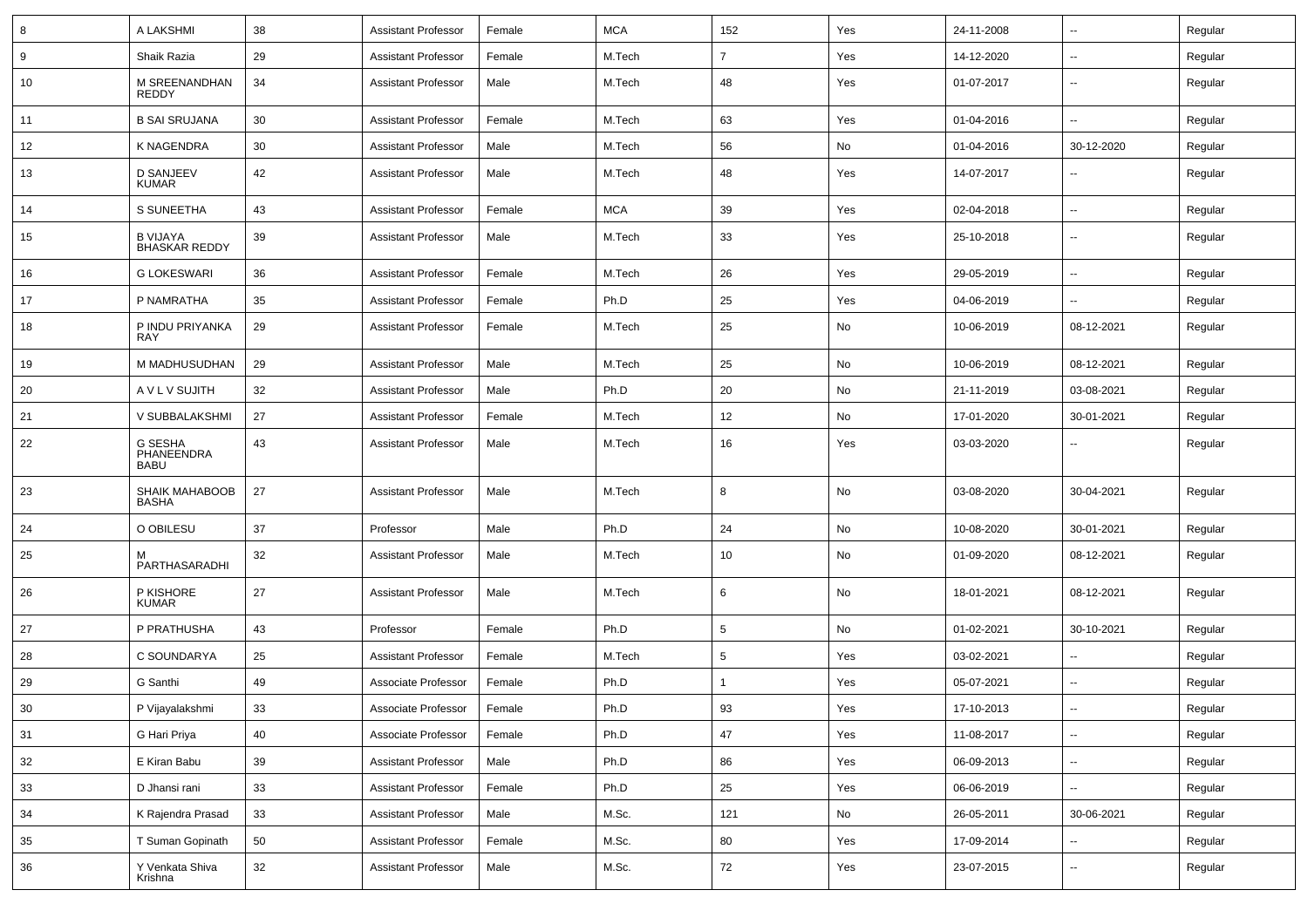| 37 | L MANJULA                | 31 | <b>Assistant Professor</b> | Female | M.Sc.            | $5\phantom{.0}$ | Yes | 20-02-2021 | ⊶.                       | Regular |
|----|--------------------------|----|----------------------------|--------|------------------|-----------------|-----|------------|--------------------------|---------|
| 38 | <b>K SIVAIAH</b>         | 32 | <b>Assistant Professor</b> | Male   | M.Sc(Phy)        | 72              | Yes | 10-07-2015 | -−                       | Regular |
| 39 | K Jayaprakash            | 34 | <b>Assistant Professor</b> | Male   | MSc(Mathematics) | 47              | No  | 03-08-2016 | 06-07-2020               | Regular |
| 40 | G Shobha Rani            | 38 | <b>Assistant Professor</b> | Female | MSc(Mathematics) | 47              | No  | 06-07-2017 | 30-06-2021               | Regular |
| 41 | P T Nageswar             | 38 | <b>Assistant Professor</b> | Male   | M.Sc.            | 39              | Yes | 02-04-2018 |                          | Regular |
| 42 | H Sadiq Mahaboob<br>Vali | 40 | <b>Assistant Professor</b> | Male   | M.Sc.            | 91              | No  | 08-03-2013 | 03-11-2020               | Regular |
| 43 | S Phani                  | 43 | <b>Assistant Professor</b> | Male   | M.Sc.            | 69              | No  | 01-02-2015 | 30-11-2020               | Regular |
| 44 | Y lakshmi Devi           | 32 | <b>Assistant Professor</b> | Female | M.Sc.            | 62              | No  | 01-09-2015 | 30-11-2020               | Regular |
| 45 | N V Rajendrakumar        | 34 | <b>Assistant Professor</b> | Male   | M.Sc.            | $\mathbf{3}$    | No  | 28-01-2021 | 30-04-2021               | Regular |
| 46 | L Ayesha Khanam          | 36 | <b>Assistant Professor</b> | Female | M.Sc.            | 129             | Yes | 04-10-2010 | $\sim$                   | Regular |
| 47 | N Anjaneyulu             | 44 | <b>Assistant Professor</b> | Male   | M.Sc.            | 46              | No  | 14-08-2017 | 30-06-2021               | Regular |
| 48 | Syed Angilene<br>Rabekah | 40 | <b>Assistant Professor</b> | Female | M.Sc.            | 6               | Yes | 16-01-2021 |                          | Regular |
| 49 | P Nelofar                | 34 | <b>Assistant Professor</b> | Female | M.Sc.            | $5\phantom{.0}$ | Yes | 16-01-2021 | -−                       | Regular |
| 50 | Dr C Manjunath           | 34 | <b>Assistant Professor</b> | Male   | M.Sc(Phy)        | 6               | Yes | 18-01-2021 | $\sim$                   | Regular |
| 51 | Dr K Gayathri Devi       | 36 | <b>Assistant Professor</b> | Female | MSc(Mathematics) | 6               | Yes | 25-01-2021 | ⊶.                       | Regular |
| 52 | C A Lakshmi              | 31 | <b>Assistant Professor</b> | Female | M.Sc.            | $5\phantom{.0}$ | Yes | 01-02-2021 | н.                       | Regular |
| 53 | Dr B Mannan              | 65 | Professor                  | Male   | Ph.D             | 138             | Yes | 20-01-2010 | Ξ.                       | Regular |
| 54 | Dr K C Kullayappa        | 44 | Associate Professor        | Male   | Ph.D             | 188             | No  | 03-10-2005 | 30-06-2021               | Regular |
| 55 | G Nagesham               | 45 | Associate Professor        | Male   | M.Tech           | 172             | No  | 03-10-2007 | 18-09-2021               | Regular |
| 56 | K Dada Sikindar          | 38 | Associate Professor        | Male   | M.Tech           | 165             | No  | 21-06-2007 | 17-04-2021               | Regular |
| 57 | Dr S Kannappan           | 34 | Associate Professor        | Male   | Ph.D             | 48              | Yes | 06-07-2017 | $\overline{\phantom{a}}$ | Regular |
| 58 | Dr R S Kavitha           | 41 | Associate Professor        | Female | Ph.D             | 48              | Yes | 11-07-2021 | -−                       | Regular |
| 59 | K K Ghouse               | 37 | <b>Assistant Professor</b> | Male   | M.Tech           | 169             | No  | 21-06-2007 | 31-10-2021               | Regular |
| 60 | M Imthiaz Basha          | 36 | <b>Assistant Professor</b> | Male   | M.Tech           | 163             | Yes | 31-12-2007 |                          | Regular |
| 61 | S Tanveer<br>Ahammad     | 33 | <b>Assistant Professor</b> | Male   | M.Tech           | 52              | No  | 01-07-2016 | 30-11-2020               | Regular |
| 62 | S Rangeswaramma          | 33 | <b>Assistant Professor</b> | Female | M.Tech           | 47              | Yes | 17-08-2017 | Щ,                       | Regular |
| 63 | M Padmaja                | 28 | <b>Assistant Professor</b> | Female | M.Tech           | 37              | Yes | 14-06-2018 | ц.                       | Regular |
| 64 | U Usha Rani              | 28 | <b>Assistant Professor</b> | Female | M.Tech           | 21              | No  | 20-06-2018 | 31-03-2020               | Regular |
| 65 | M Rafiqa                 | 30 | <b>Assistant Professor</b> | Female | M.Tech           | 54              | No  | 01-04-2016 | 19-10-2020               | Regular |
| 66 | P Sravani                | 27 | <b>Assistant Professor</b> | Female | M.Tech           | 39              | Yes | 02-04-2018 | Щ,                       | Regular |
| 67 | P Supraja                | 29 | <b>Assistant Professor</b> | Female | M.Tech           | 39              | Yes | 02-04-2018 | -−                       | Regular |
| 68 | <b>B</b> Mounika         | 26 | <b>Assistant Professor</b> | Female | M.Tech           | 39              | Yes | 02-04-2018 | $\overline{\phantom{a}}$ | Regular |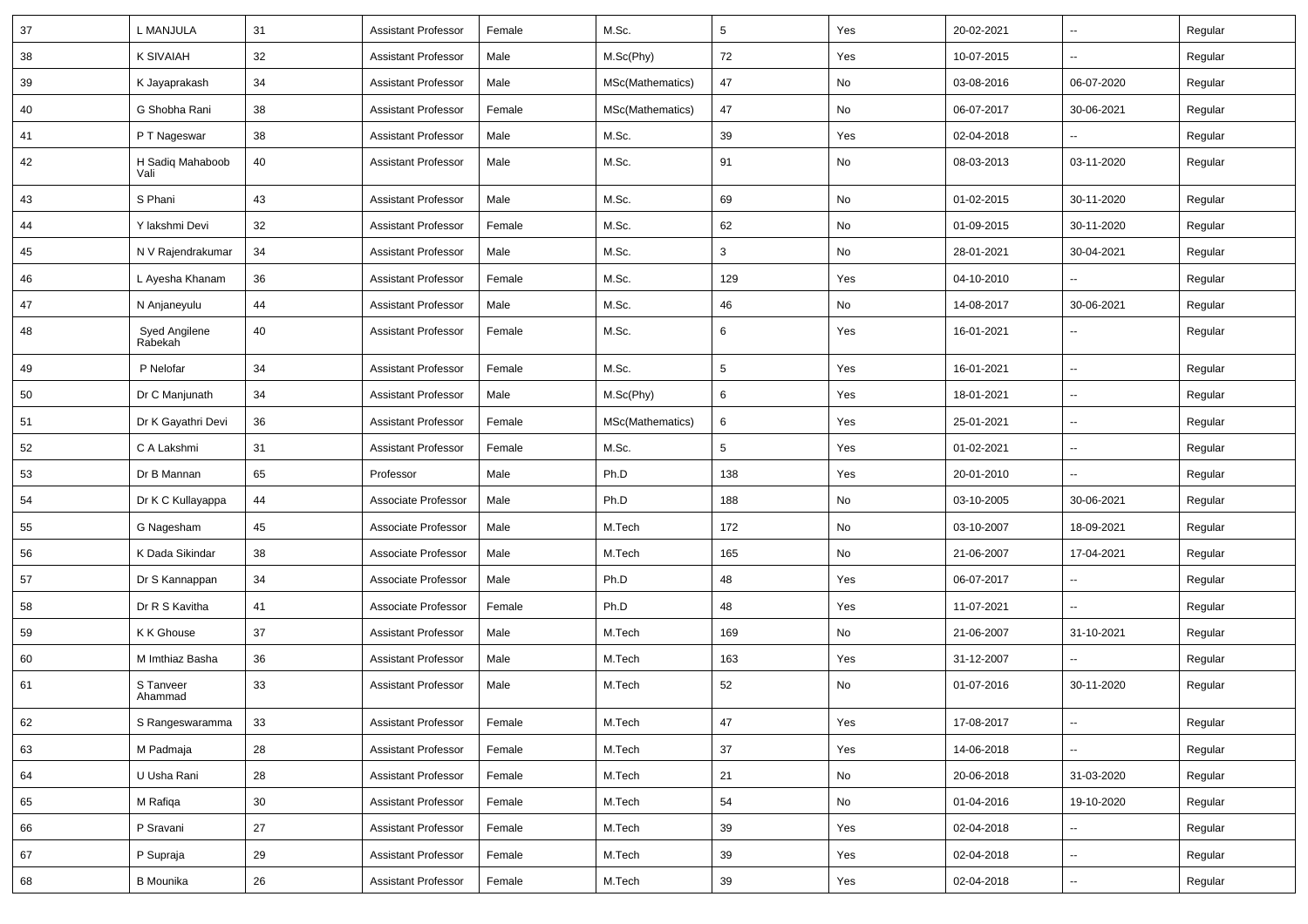| 69 | P Thahira Rizwana            | 30     | <b>Assistant Professor</b> | Female | M.Tech | 6              | Yes | 01-12-2021 | $\overline{\phantom{a}}$ | Regular |
|----|------------------------------|--------|----------------------------|--------|--------|----------------|-----|------------|--------------------------|---------|
| 70 | P Mahesh                     | 32     | <b>Assistant Professor</b> | Male   | M.Tech | 36             | Yes | 04-07-2018 | н.                       | Regular |
| 71 | Shaik Ismail Saheb           | 35     | <b>Assistant Professor</b> | Male   | M.Tech | 35             | Yes | 21-08-2018 | $\overline{a}$           | Regular |
| 72 | A Vara Prasad                | 34     | <b>Assistant Professor</b> | Male   | M.Tech | 25             | No  | 03-05-2019 | 30-06-2021               | Regular |
| 73 | J Vasundhara                 | 27     | <b>Assistant Professor</b> | Female | M.Tech | 25             | Yes | 16-05-2019 |                          | Regular |
| 74 | P Surya Prakash<br>Reddy     | 27     | <b>Assistant Professor</b> | Male   | M.Tech | 25             | Yes | 16-05-2019 | -−                       | Regular |
| 75 | K Rupavani<br>Vijayalakshmi  | 37     | <b>Assistant Professor</b> | Female | M.Tech | 24             | No  | 14-06-2019 | 30-10-2021               | Regular |
| 76 | E Narayana Swamy             | 26     | <b>Assistant Professor</b> | Male   | M.Tech | 24             | Yes | 05-07-2019 | $\sim$                   | Regular |
| 77 | A Amareswara<br>Kumar        | 30     | <b>Assistant Professor</b> | Male   | M.Tech |                | Yes | 05-07-2021 | $\overline{\phantom{a}}$ | Regular |
| 78 | M Divya Vani                 | 30     | <b>Assistant Professor</b> | Female | M.Tech | 19             | Yes | 20-12-2019 | ÷.                       | Regular |
| 79 | K Manoj Kumar                | 31     | <b>Assistant Professor</b> | Male   | M.Tech | $\overline{4}$ | No  | 11-08-2020 | 31-12-2020               | Regular |
| 80 | Moka Meena                   | 25     | <b>Assistant Professor</b> | Female | M.Tech | 3              | No  | 25-01-2021 | 30-04-2021               | Regular |
| 81 | M B Bheema Kumar             | 35     | <b>Assistant Professor</b> | Male   | M.Tech | $\sqrt{5}$     | Yes | 04-02-2021 |                          | Regular |
| 82 | Dr T Chinna<br>Venkata Reddy | 56     | Associate Professor        | Male   | Ph.D   | 26             | No  | 22-05-2019 | 30-10-2021               | Regular |
| 83 | M Ramadevi                   | 29     | <b>Assistant Professor</b> | Female | M.Tech | 66             | Yes | 14-01-2016 | --                       | Regular |
| 84 | J Ritesh                     | 28     | <b>Assistant Professor</b> | Male   | M.Tech | 60             | Yes | 01-07-2016 | ۵.                       | Regular |
| 85 | V Anujayasree                | 29     | <b>Assistant Professor</b> | Female | M.Tech | 45             | No  | 24-01-2017 | 03-10-2020               | Regular |
| 86 | CH Madhusudhan               | 29     | <b>Assistant Professor</b> | Male   | M.Tech | 28             | No  | 19-07-2018 | 20-11-2020               | Regular |
| 87 | V Bhavani Sree               | 26     | <b>Assistant Professor</b> | Female | M.Tech | 12             | No  | 01-10-2019 | 03-10-2020               | Regular |
| 88 | K Mohammad Ali               | 26     | <b>Assistant Professor</b> | Male   | M.Tech | 21             | Yes | 10-10-2019 | -−                       | Regular |
| 89 | P Zaheer Alam Khan           | 32     | <b>Assistant Professor</b> | Male   | M.Tech | 14             | No  | 17-12-2019 | 03-03-2021               | Regular |
| 90 | Shaik Farheen<br>Sultana     | 31     | <b>Assistant Professor</b> | Female | M.Tech | 11             | Yes | 24-08-2020 | --                       | Regular |
| 91 | C Rajesh Kumar               | 28     | <b>Assistant Professor</b> | Male   | M.Tech | 6              | Yes | 04-01-2021 | --                       | Regular |
| 92 | O Nagaraju                   | 25     | <b>Assistant Professor</b> | Male   | M.Tech | 21             | Yes | 17-10-2019 | $\overline{\phantom{a}}$ | Regular |
| 93 | B Radhamma                   | 31     | <b>Assistant Professor</b> | Female | M.Tech | 15             | No  | 20-06-2018 | 25-09-2019               | Regular |
| 94 | A Chandra Sekhar             | 36     | <b>Assistant Professor</b> | Male   | M.Tech | 137            | Yes | 02-02-2010 | ш,                       | Regular |
| 95 | Dr Syed Suraya               | 40     | Associate Professor        | Female | Ph.D   | 23             | Yes | 17-06-2019 | $\sim$                   | Regular |
| 96 | Y Naveen Kumar               | 34     | <b>Assistant Professor</b> | Male   | M.Tech | 120            | Yes | 02-07-2011 | щ.                       | Regular |
| 97 | D Manohar                    | 36     | <b>Assistant Professor</b> | Male   | M.Tech | 120            | Yes | 01-07-2011 | Щ,                       | Regular |
| 98 | M Abdul Rahiman              | 30     | <b>Assistant Professor</b> | Male   | M.Tech | 66             | Yes | 01-01-2016 | $\overline{\phantom{a}}$ | Regular |
| 99 | M Yashoda                    | $32\,$ | <b>Assistant Professor</b> | Female | M.Tech | 55             | Yes | 01-12-2016 | $\sim$                   | Regular |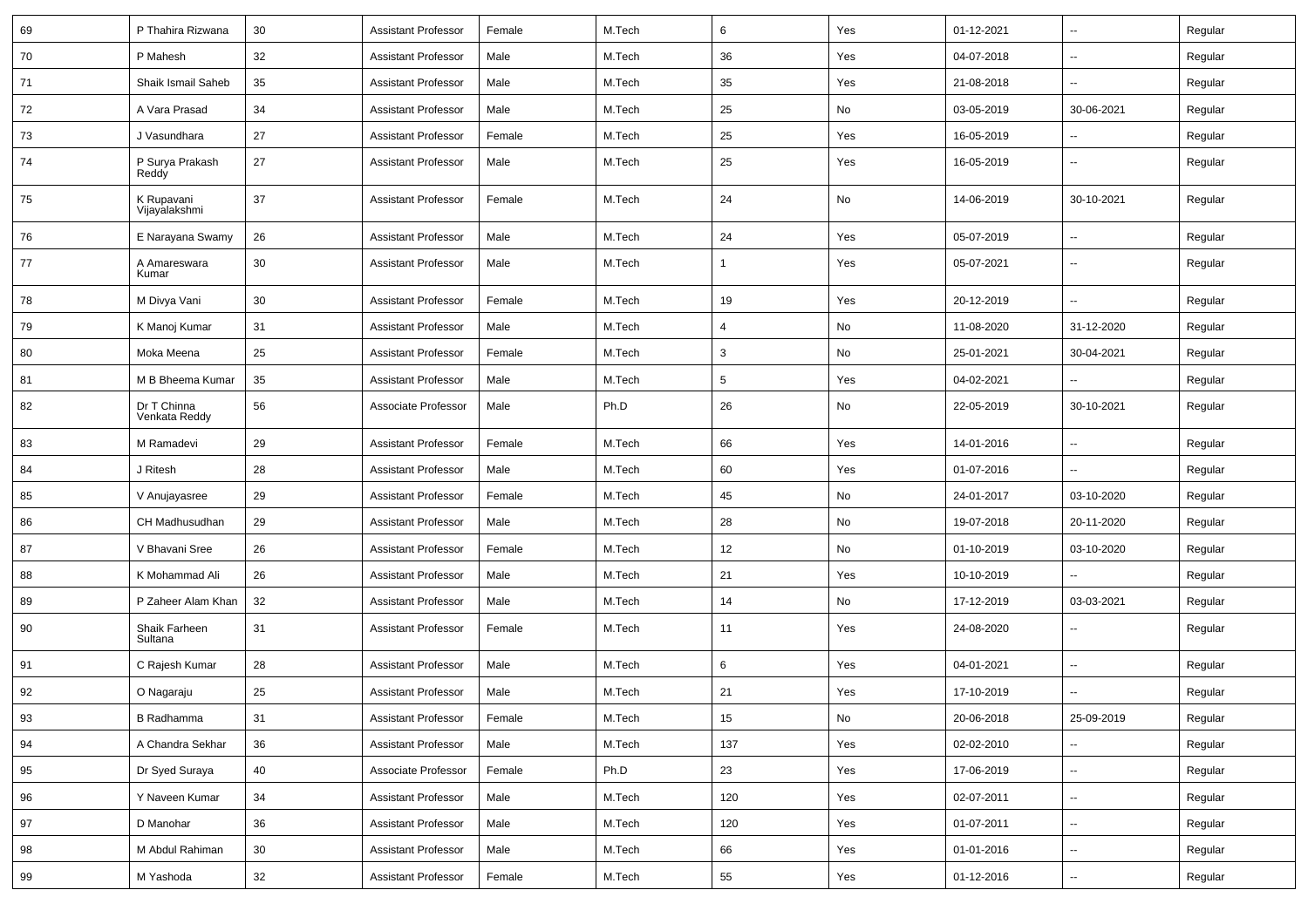| 100 | M Sunki Reddy            | 30 | <b>Assistant Professor</b> | Male   | M.Tech | 77             | Yes | 03-02-2015 | $\overline{\phantom{a}}$ | Regular |
|-----|--------------------------|----|----------------------------|--------|--------|----------------|-----|------------|--------------------------|---------|
| 101 | U Kalyan Kumar           | 31 | <b>Assistant Professor</b> | Male   | M.Tech | 66             | Yes | 06-01-2016 | $\sim$                   | Regular |
| 102 | A C Jagadish             | 31 | <b>Assistant Professor</b> | Male   | M.Tech | 66             | Yes | 01-01-2016 |                          | Regular |
| 103 | M Prakash Babu           | 32 | <b>Assistant Professor</b> | Male   | M.Tech | 53             | Yes | 01-02-2017 | --                       | Regular |
| 104 | T M Jyothi               | 28 | <b>Assistant Professor</b> | Female | M.Tech | 53             | Yes | 01-02-2017 | $\overline{\phantom{a}}$ | Regular |
| 105 | V Sharmila Devi          | 38 | <b>Assistant Professor</b> | Female | M.Tech | 32             | Yes | 30-11-2018 |                          | Regular |
| 106 | M Lakshmi Nath           | 30 | <b>Assistant Professor</b> | Male   | M.Tech | 24             | Yes | 05-07-2019 | $\overline{\phantom{a}}$ | Regular |
| 107 | E Chinna Sunkaiah        | 26 | <b>Assistant Professor</b> | Male   | M.Tech | 23             | Yes | 01-08-2019 | $\sim$                   | Regular |
| 108 | S Reshma                 | 30 | <b>Assistant Professor</b> | Female | M.Tech | 27             | Yes | 18-01-2021 | $\overline{\phantom{a}}$ | Regular |
| 109 | M Siva Reddy             | 30 | <b>Assistant Professor</b> | Male   | M.Tech | 6              | Yes | 18-01-2021 |                          | Regular |
| 110 | R Haritha                | 37 | <b>Assistant Professor</b> | Female | M.Tech | 11             | No  | 02-12-2019 | 18-11-2020               | Regular |
| 111 | N V Vinay Kumar          | 34 | <b>Assistant Professor</b> | Male   | M.Tech | 27             | No  | 27-07-2018 | 04-11-2020               | Regular |
| 112 | G Zilan Basha            | 31 | <b>Assistant Professor</b> | Female | M.Tech | 66             | No  | 01-01-2016 | 23-08-2021               | Regular |
| 113 | P Meena                  | 28 | <b>Assistant Professor</b> | Female | M.Tech | 19             | No  | 02-12-2019 | 31-12-2021               | Regular |
| 114 | <b>B</b> V Tejaswini     | 29 | <b>Assistant Professor</b> | Female | M.Tech | 46             | No  | 01-02-2017 | 29-12-2020               | Regular |
| 115 | G Thomas Edwin           | 38 | <b>Assistant Professor</b> | Male   | M.Tech | 108            | No  | 02-07-2012 | 30-10-2021               | Regular |
| 116 | P Nagatimmaiah           | 30 | <b>Assistant Professor</b> | Male   | M.Tech | $\overline{7}$ | No  | 17-12-2020 | 08-12-2021               | Regular |
| 117 | P Viswanath Reddy        | 28 | <b>Assistant Professor</b> | Male   | M.Tech | $\mathbf{1}$   | No  | 18-01-2021 | 01-02-2021               | Regular |
| 118 | P Ram Mohan<br>Reddy     | 36 | <b>Assistant Professor</b> | Male   | M.Tech | 96             | Yes | 01-07-2013 |                          | Regular |
| 119 | M Paramesh               | 39 | Associate Professor        | Male   | M.Tech | 167            | Yes | 02-08-2007 | ц.                       | Regular |
| 120 | K Narasimhaiah<br>Achari | 45 | Associate Professor        | Male   | M.Tech | 19             | No  | 29-05-2019 | 12-01-2021               | Regular |
| 121 | Shaik Mahammed<br>Haneef | 29 | <b>Assistant Professor</b> | Male   | M.Tech | 6              | Yes | 01-01-2021 | $\sim$                   | Regular |
| 122 | K Sai Prasad             | 27 | <b>Assistant Professor</b> | Male   | M.Tech | 6              | Yes | 01-01-2021 | $\sim$                   | Regular |
| 123 | Shaik Muhammed<br>Anees  | 29 | <b>Assistant Professor</b> | Male   | M.Tech | 6              | Yes | 01-01-2021 | $\overline{\phantom{a}}$ | Regular |
| 124 | M Rabbani Basha          | 25 | Assistant Professor        | Male   | M.Tech | 6              | Yes | 01-01-2021 | $\overline{\phantom{a}}$ | Regular |
| 125 | <b>Bhaskar Patel</b>     | 56 | Professor                  | Male   | Ph.D   | 31             | No  | 17-12-2018 | 30-11-2020               | Regular |
| 126 | SLV Prasad               | 51 | Professor                  | Male   | Ph.D   | 18             | No  | 17-01-2020 | 13-11-2021               | Regular |
| 127 | M Rajesh                 | 34 | <b>Assistant Professor</b> | Male   | M.Tech | 72             | Yes | 01-07-2015 |                          | Regular |
| 128 | S Noor Ahamed            | 31 | <b>Assistant Professor</b> | Male   | M.Tech | 48             | Yes | 01-07-2017 | $\sim$                   | Regular |
| 129 | D Madhusudhan            | 32 | <b>Assistant Professor</b> | Male   | M.Tech | 42             | Yes | 02-01-2018 | $\sim$                   | Regular |
| 130 | <b>B S BabaFakruddin</b> | 28 | <b>Assistant Professor</b> | Male   | M.Tech | 65             | Yes | 09-02-2016 | н.                       | Regular |
| 131 | T Kiranmayee             | 27 | Assistant Professor        | Female | M.Tech | 13             | No  | 01-08-2019 | 07-09-2020               | Regular |